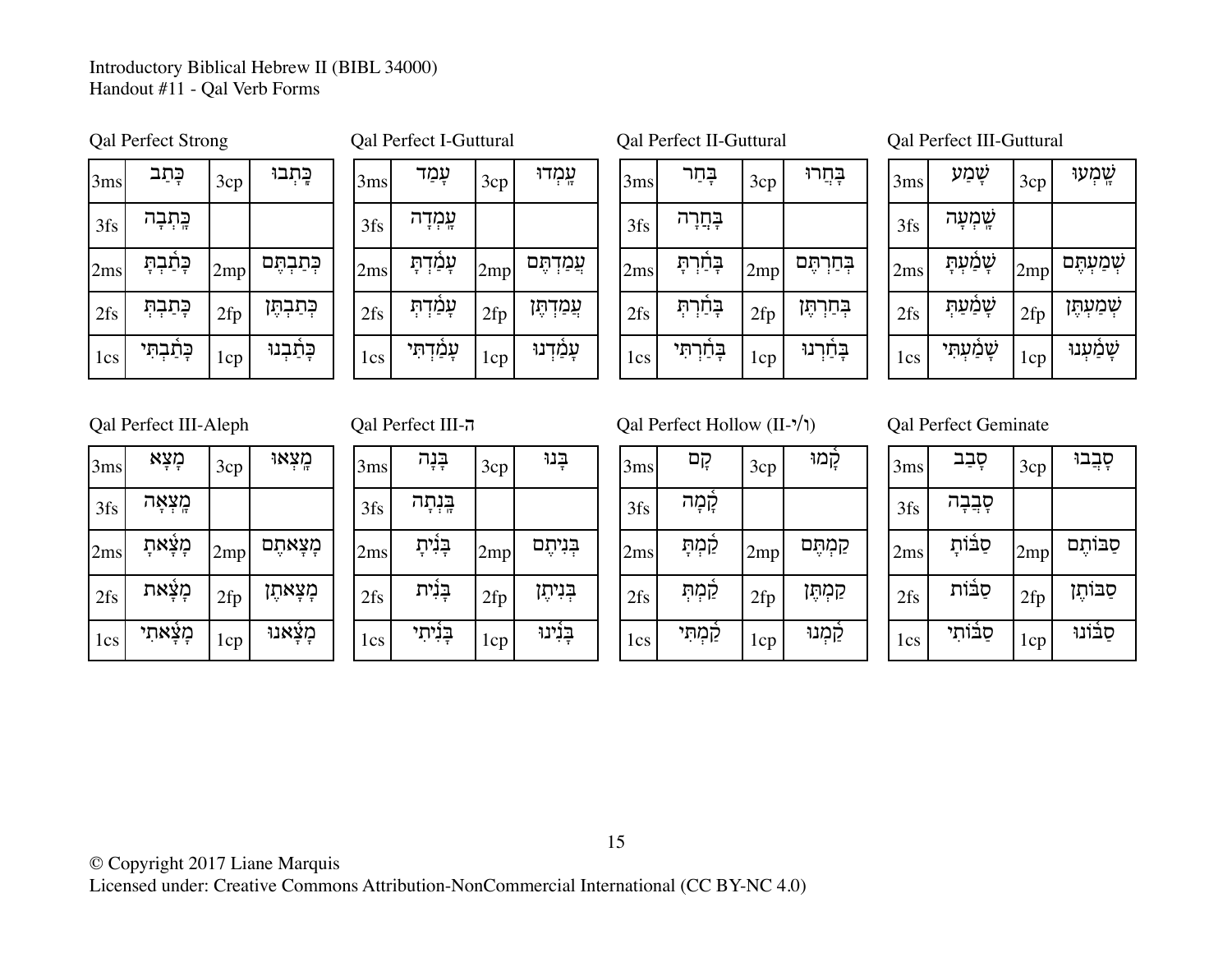וּבְתְּכִי

3ms

3fs

2ms

2fs

1cs

ֿתִּכְתְּבנָה

וּבְתְּכִתּ

ֿתִּכְתּ<del>ׂ</del>בנְה

בֹתְּכִנ

3mp

3fp

2mp

2fp

1cp

בֹתְכִי

בֹתְּכִתּ

בֹתְּכִתּ

יִבְתְּכִתּ

בֹתְּכֶא

3ms

3fs

2ms

2fs

1cs

# Qal Imperfect Strong Qal Imperfect I-Guttural (o-type) Qal Imperfect I-Guttural (a-type) Qal Imperfect II-Guttural

3mp

3fp

2mp

2fp

1cp

דֹמֲעַי

דֹמֲעַתּ

דֹמֲעַתּ

יִדְמֲעַתּ

דֹמֱעֶא

וּדְמֲעַי

הַעֲמ<u>ֿ</u>דְנָה

וּדְמֲעַתּ

הַ**עֲמִדְבָה** 

נַעֲמֹד

| 3ms | יֶחֱזַק   | 3mp | יֱחֵזְקוּ            |
|-----|-----------|-----|----------------------|
| 3fs | תָּחֱזַק  | 3fp | הָחֶזַקְנָה          |
| 2ms | פֶּחֲזַק  | 2mp | תֶּחֶזְקוּ           |
| 2fs | הָחֱזְקִי | 2fp | <b>ױֶ</b> יװָזַקְנָה |
| 1cs | אָחֱזַק   | 1cp | נְחֵיַק              |

| 3ms | יִבְחַר    | 3mp | יִבְחֲרוּ                    |
|-----|------------|-----|------------------------------|
| 3fs | תִּבְחַר   | 3fp | <u>עֲדָ</u> ּקָנוּנ          |
| 2ms | תִּבְחַר   | 2mp | תִּבְחֲרוּ                   |
| 2fs | תִּבְחֲרִי | 2fp | תַּבְרַ֫וְר <del>ָ</del> נְה |
| 1cs | אָבְחַר    | 1cp | נִבְחַו                      |

| 3ms | יִשְׁמַע   | 3mp | יִשְׁמְעוּ              |
|-----|------------|-----|-------------------------|
| 3fs | תִּשְׁמַע  | 3fp | <u>הַ</u> שְׁמַ֫עְנָה   |
| 2ms | תִּשְׁמַע  | 2mp | חִשְׁמְעוּ              |
| 2fs | הִשְׁמְעִי | 2fp | ּתִ <b>שְׁמַ֫</b> עְנָה |
| 1cs | אָשְׁמַע   | 1cp | נִשְׁמַע                |

| 3ms | יִמְצָא    | 3mp | יִמְצְאוּ     |
|-----|------------|-----|---------------|
| 3fs | תִּמְצַא   | 3fp | תִּמְצֵּׁאנָה |
| 2ms | תִּמְצָא   | 2mp | תִּמְצְאוּ    |
| 2fs | תִּמְצָאִי | 2fp | תִּמְצֵׁאנָה  |
| 1cs | אָמְצָא    | 1cp | לטִצֹא        |

| 3ms | יֵאֱסֹר    | 3mp | יַאַסְרוּ     |
|-----|------------|-----|---------------|
| 3fs | תְאֱסֹר    | 3fp | ֿהָאֱסֿךְנָה  |
| 2ms | הָאֱסֹר    | 2mp | תַּאֲסְרוּ    |
| 2fs | תַּאַסְרִי | 2fp | תָּאֱסֹׁרְנָה |
| 1cs | DÄÄ        | 1cp | נאכ           |

Qal Imperfect III-Guttural Qal Imperfect III-Aleph Qal Imperfect I-א Qal Imperfect I-א Qal Imperfect I-א) Simegulars)

| 3ms | יֹאמַר | 3mp | יאמרו             |
|-----|--------|-----|-------------------|
| 3fs | תאמר   | 3fp | <u>תֹאמַרְנָה</u> |
| 2ms | תאמר   | 2mp | תאמרו             |
| 2fs | תאמרי  | 2fp | תֹּאמַ֫רְנָה      |
| 1cs | אמר    | 1cp | נאמר              |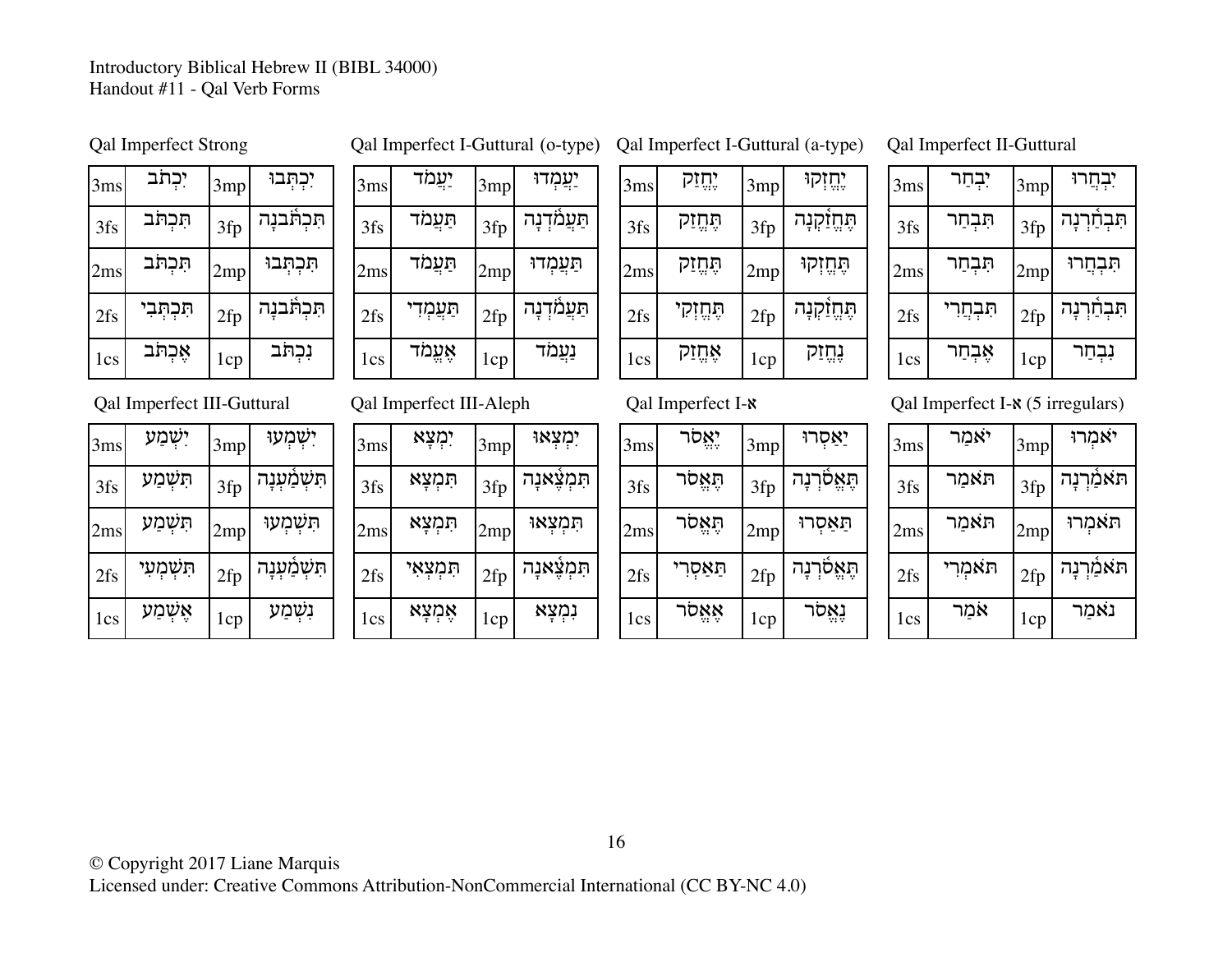3ms 3fs 2ms 2fs 1cs לֹפִּי לֹפִּתּ לֹפִּתּ יִלְפִּתּ לֹפֶּא 3mp 3fp 2mp 2fp 1cp וּלְפִּי ֿ תִּפֿלְנָה וּלְפִּתּ הַפִּלְנָה לֹפִּנ

| 3ms | יִפַּע   | 3mp | יִסְעוּ             |
|-----|----------|-----|---------------------|
| 3fs | תִּסַּע  | 3fp | תִּפַּ֫עְנָה        |
| 2ms | תִּסַּע  | 2mp | תִּסְעוּ            |
| 2fs | תִּסְעִי | 2fp | <b>ִ</b> יתַּׂטְנְה |
| 1cs | אִסַע    | 1cp | נִסֵע               |

| 3 <sub>ms</sub> | יֵשֵׁב    | 3 <sub>mp</sub> | יִשְׁבוּ                 |
|-----------------|-----------|-----------------|--------------------------|
| 3fs             | תֵּשֵׁב   | 3fp             | תֵּ <del>שׁ</del> ַבְנָה |
| 2ms             | תֵּשֵׁב   | 2mp             | תֵּשָׁבוּ                |
| 2fs             | תֵּשָׁבִי | 2fp             | תּשַּׁבְנְה              |
| 1cs             | אֵשֵׁב    | 1cp             | נַשֵׁב                   |

## Qal Imperfect I-1 ( ( ( ( ( כוט Qal Imperfect I- $\alpha$  ( a-type, נסע) Qal Imperfect I- $\gamma$  (o/ē type, ירשב) Qal Imperfect I- $\gamma$  (a type, ירשב)

| 3ms | יִירַשׁ   | 3mp | ייִרְשׁוּ                  |
|-----|-----------|-----|----------------------------|
| 3fs | תִּירַשׁ  | 3fp | <u>ה</u> ִירַ֫שְׁנָה       |
| 2ms | תִּירַשׁ  | 2mp | תִּיִרְשׁוּ                |
| 2fs | חִירְשִׁי | 2fp | ּתִירַ <sup>ׂ</sup> שְׁנָה |
| 1cs | אִירַשׁ   | 1cp | נִירַשׁ                    |

| 3ms             | יִבְנֶה  | 3mp | יִבְנוּ     |
|-----------------|----------|-----|-------------|
| 3fs             | תִּבְנֶה | 3fp | תִּבְנֶינָה |
| 2ms             | תִּבְנֶה | 2mp | תִּבְנוּ    |
| 2fs             | תִּבְנִי | 2fp | תִּבְנֶינָה |
| 1 <sub>cs</sub> | אָבְנֶה  | 1cp | ּנִבְנֶה    |

| 3ms | יַשִׂים    | 3mp | ישׂימו              |
|-----|------------|-----|---------------------|
| 3fs | תַּשִׂים   | 3fp | <b>חְשִׂימֶינְה</b> |
| 2ms | תַּשִׂים   | 2mp | חַשִׂימוּ           |
| 2fs | תַּעַׂימִי | 2fp | חִשִׂימֵינָה        |

1cp

<u>נָשִׂים</u>

אַשִׂים

| 3ms | יֶקוּם   | 3mp | יָקוּׄמוּ                 |
|-----|----------|-----|---------------------------|
| 3fs | תָקוּם   | 3fp | <b>תְּקוּמֶינָה</b>       |
| 2ms | תָקוּם   | 2mp | תֲקוֹּמוּ                 |
| 2fs | תֲקוֹמִי | 2fp | תִּקוּמֶינ <sub>ָ</sub> ה |
| 1cs | אַקוּם   | 1cp | נַקוּם                    |

Qal Imperfect III- $\sigma$  ( קום ) (Qal Imperfect II- $\sigma$  ) al Imperfect II-۱ (קום ) Qal Imperfect Geminate (o-type)

| 3ms | יַסׂב    | 3mp | יסבו               |
|-----|----------|-----|--------------------|
| 3fs | תַּסֹב   | 3fp | <b>ױָסָבֶּינָה</b> |
| 2ms | תֵּסֹב   | 2mp | תַּסֹבוּ           |
| 2fs | תַסֹּבִי | 2fp | ݭػۊ۪؞ڎؘڎ           |
| 1cs | אַסֹב    | 1cp | נסב                |

1cs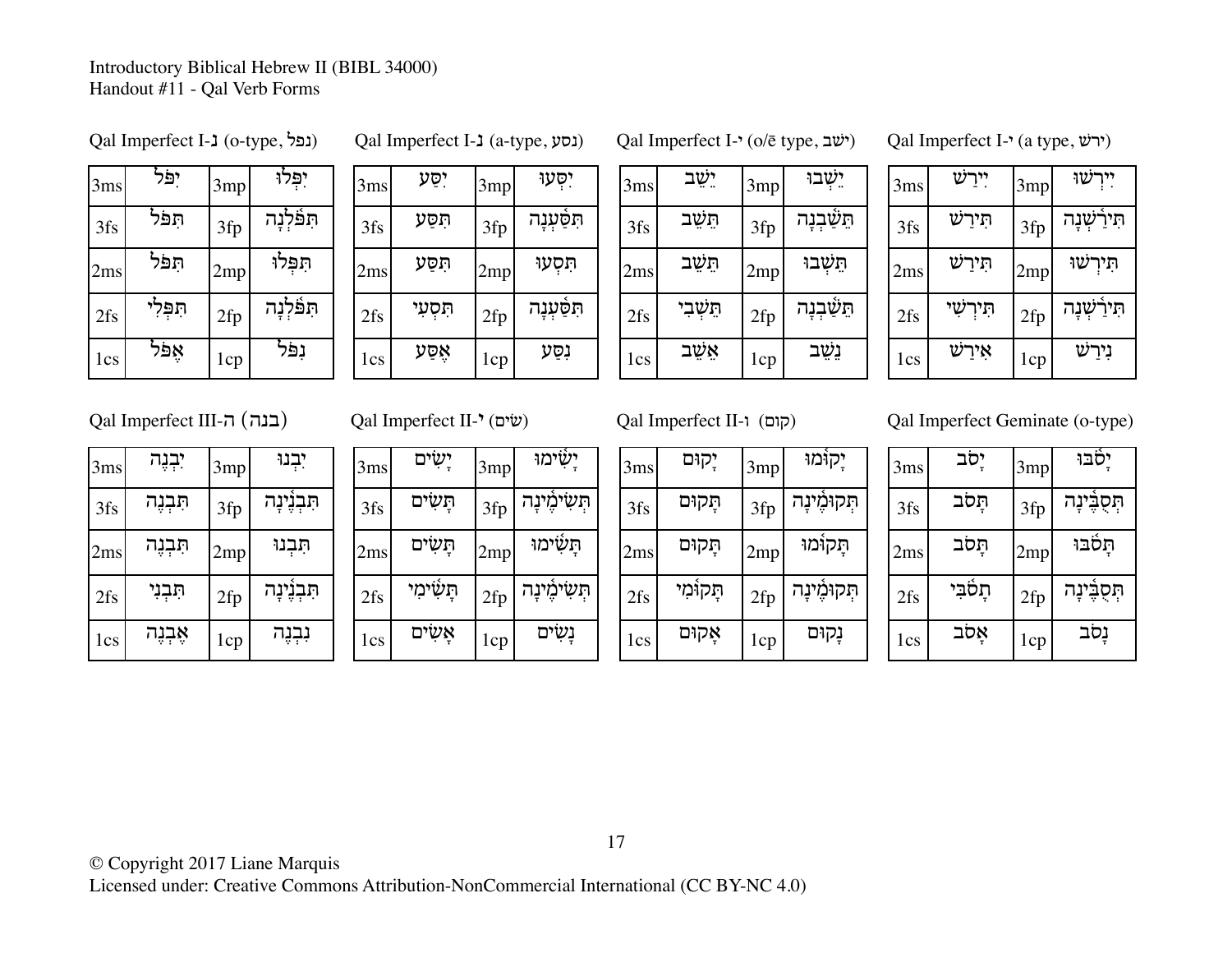|              |           |          |                                 |         | <b>Qal Imperfect Geminate</b> |         |             |     | <b>Qal Imperfect III-7</b> |                 | ה-Qal Impf III    |
|--------------|-----------|----------|---------------------------------|---------|-------------------------------|---------|-------------|-----|----------------------------|-----------------|-------------------|
|              |           |          | Qal Imperfect Geminate (a-type) |         | (alternate form)              |         |             |     | (short form; בנה)          |                 | (short form; פנה) |
| 3ms          | יֵקַל     | 3mp      | יַקַלוּ:                        | 3m<br>S | יסֹב                          | 3m<br>р | יסֿבו       | 3ms | יִבְז                      | 3ms             | <u>יִׁפְן</u>     |
| 3fs          | תֵּקַל    | 3fp      | <b>ױַ</b> קַלֶּינָה             | 3fs     | תּסֹב                         | 3fp     | תִּסֹּבְנָה | 3fs | תִּׁבֵן                    | 3fs             | زنقل              |
| 2ms          | תֵּקַל    | $12$ mpl | װ <b>ַ</b> קַלן                 | 2m<br>S | תּסֹב                         | 2m<br>p | תּסֹבוּ     | 2ms | ڹڗڐٳ                       | 2ms             | ڹٟۊڐٳ             |
| 2fs          | لترَبِّلز | 2fp      | תִּקַלֶּינָה                    | 2fs     | תָּסֹּבִי                     | 2fp     | תִּסֹּבְנָה | 2fs |                            | 2fs             |                   |
| $1\text{cs}$ | אֵקַל     | 1cp      | נֵקַל                           | 1cs     | אֵסֹּב                        | 1cp     | נסֹב        | 1cs |                            | 1 <sub>cs</sub> | אָפֶן             |

 $3ms$ 

3fs

2ms

2fs

1cs

|     | .,                        |
|-----|---------------------------|
| 3ms | יָ֫֩֗׆֥֛֜ <del>֖֖</del> ֚ |
| 3fs | ױ <u>ַ</u>                |
| 2ms | ڹۣۜڗڟۯ                    |
| 2fs |                           |
| 1cs | אָׁפָן                    |

Qal Impf III-ה/II-gutt Qal Impf III-ה/I-gutt Qal Impf III-ה/I-נ Qal Impf היה Qal Imperfect II-י Qal Impf II-ו

3ms

3fs

2ms

2fs

1cs

הֶרֵ֫י

ּתֵּ֫רֶה

הֶרֵ֫תּ

––

ּאֵרֵה

3ms

3fs

2ms

2fs

1cs

| (short form: עשה) |  |
|-------------------|--|

שַׂעַ֫י

ֿמַעַש

ֿמַעַשׂ

––

ֹשַׁעַשׂ

טֵי

טֵתּ

טֵתּ

––

––

|  | (short form) |  |
|--|--------------|--|

| (SHOLL TOLIII) |        |  |
|----------------|--------|--|
| 3ms            | יִהִי  |  |
| 3fs            | תִּהִי |  |
| 2ms            | תְּהִי |  |
| 2fs            |        |  |
| 1cs            | הי     |  |

(short form; שׂים) (short form; עשׂה) ( short form; עטע) (short form; באה) (short form; שים) (short form; באה

| 3ms | יְשֵׂם  |
|-----|---------|
| 3fs | תְּשֵׂם |
| 2ms | הָשָׂם  |
| 2fs |         |
| 1cs |         |

| <b>Qal Impf II-1</b> |  |
|----------------------|--|
| הום (short form      |  |

| 3ms | יָקׂם  |
|-----|--------|
| 3fs | תַּקֹם |
| 2ms | תַּקֹם |
| 2fs |        |
| 1cs |        |

## © Copyright 2017 Liane Marquis Licensed under: Creative Commons Attribution-NonCommercial International (CC BY-NC 4.0)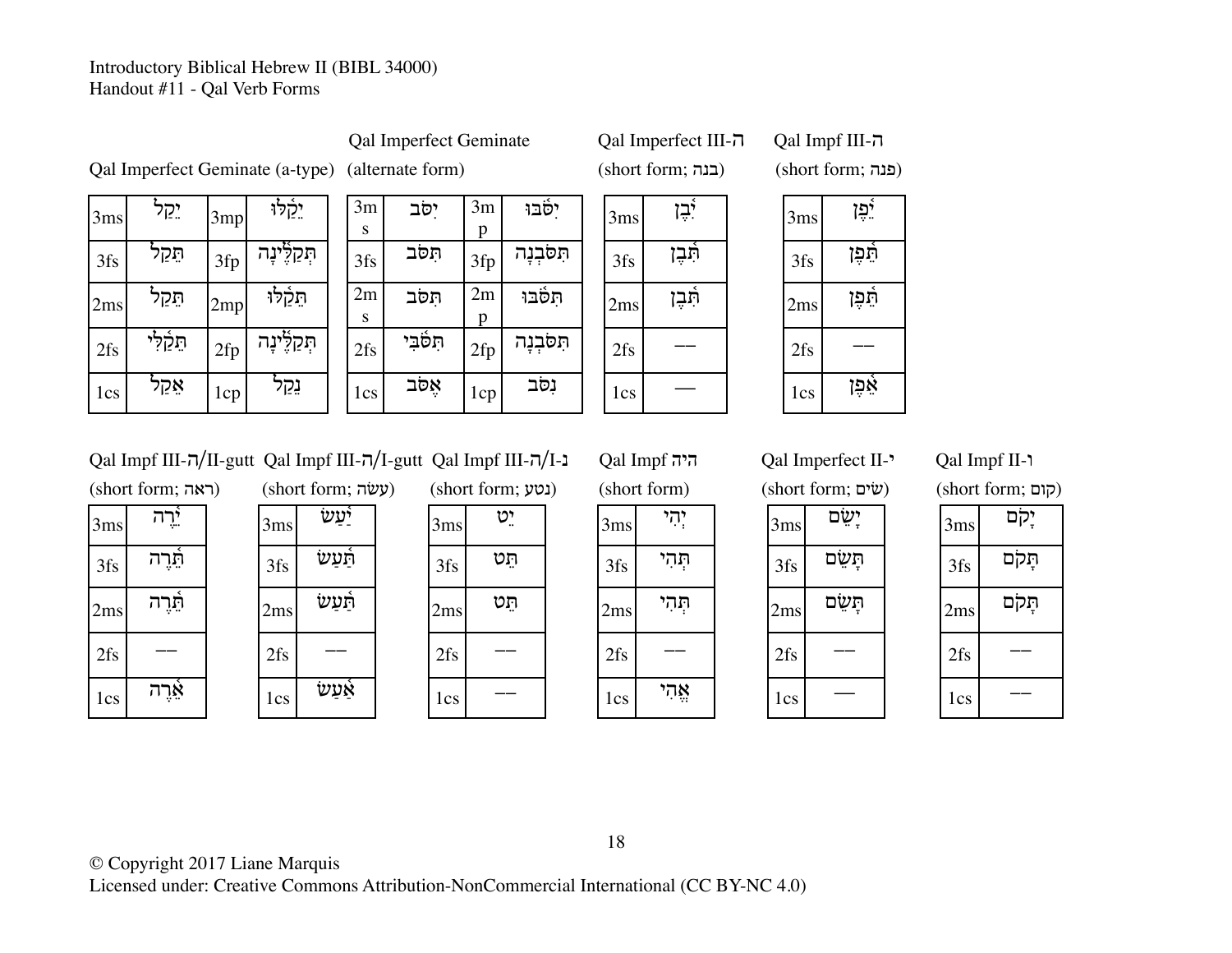# Qal Imperative Strong Qal Imperative I-Guttural (o-type) Qal Imperative I-Guttural (a-type) Qal Imperative II-Guttural

| 2ms | כתב  | 2mp | כתבו  |
|-----|------|-----|-------|
| 2fs | כתבי | 2fp | כתבנה |

|      | Qal Imperative I-Guttural (0-ty |      |      |
|------|---------------------------------|------|------|
| 2msl | עמד                             | 2mnl | עמדו |

| 2ms | بددرر | $2$ mpl | ע בווי |
|-----|-------|---------|--------|
| 2fs | עמדי  | 2fp     | עמדנה  |

| 2ms | חזה     | $12$ mpl | חזקו            |
|-----|---------|----------|-----------------|
| 2fs | חִזְקִי | 2fp      | <u>הַזַקנָה</u> |

2ms 2fs רַחְבּ יִרֲחַבּ 2mp 2fp וּרֲחַבּ הָנְרַ֫חְבּ

| 2ms | שמע  | $12$ mp $\overline{1}$ | שמעו         |
|-----|------|------------------------|--------------|
| 2fs | שמעי | 2fp                    | שִׁמַּעָּנָה |

| 2ms | מצא  | $12$ mp $\overline{1}$ | מצאו               |
|-----|------|------------------------|--------------------|
| 2fs | מצאי | 2fp                    | זציו ה<br>$\cdots$ |

┑

| 12ms | $\ddotsc$ | $12$ mpl | אסרוּ     |
|------|-----------|----------|-----------|
| 2fs  |           | 2fp      | אסרנה<br> |

Qal Imperative III-Guttural Qal Imperative III- $\aleph$  Qal Imperative I- $\aleph$  Qal Imperative I-1 (o-type; دود)

| (2ms) | נפל | 2mp | נפלו  |
|-------|-----|-----|-------|
| 2fs   |     | 2fp | נפלנה |

2ms 2fs עַס יִעְס 2mp 2fp וּעְס פֿעְנָה

| $2ms$ <sup>1</sup> | שים  | 2mp | שימו |
|--------------------|------|-----|------|
| 2fs                | שימי | 2fp | שמנה |

Qal Imperative I-1 (a-type; נסע) Qal Imperative I- $\dot{O}(\bar{e}$  type, (יולש: Qal Imperative I- $\dot{O}(\bar{e}$  type, ה-Qal Imperative III-ה (בנה)

| 2ms |     | 2mp | שבו                         |
|-----|-----|-----|-----------------------------|
| 2fs | ערי | 2fp | שבנה<br>$ \cdot$<br>$\cdot$ |

Qal Imperative II-<sup></sup> (ש<sup>ים</sup>)  $Q$ al Imperative II-۱ (קום) ו-Qal Imperative Geminate

| 2ms | קום  | 2mp | קומו   |
|-----|------|-----|--------|
| 2fs | קומי | 2fp | קמְנָה |

| 2ms | ינט | 2mp |  |
|-----|-----|-----|--|
| 2fs | שי  | 2fp |  |

| 2ms | בנה<br>$\overline{\cdots}$ | 2mp |       |
|-----|----------------------------|-----|-------|
| 2fs | تذلا '                     | 2fp | בנינה |

| 2ms |    | 2mp | הו             |
|-----|----|-----|----------------|
| 2fs | הי | 2fp | $\overline{1}$ |